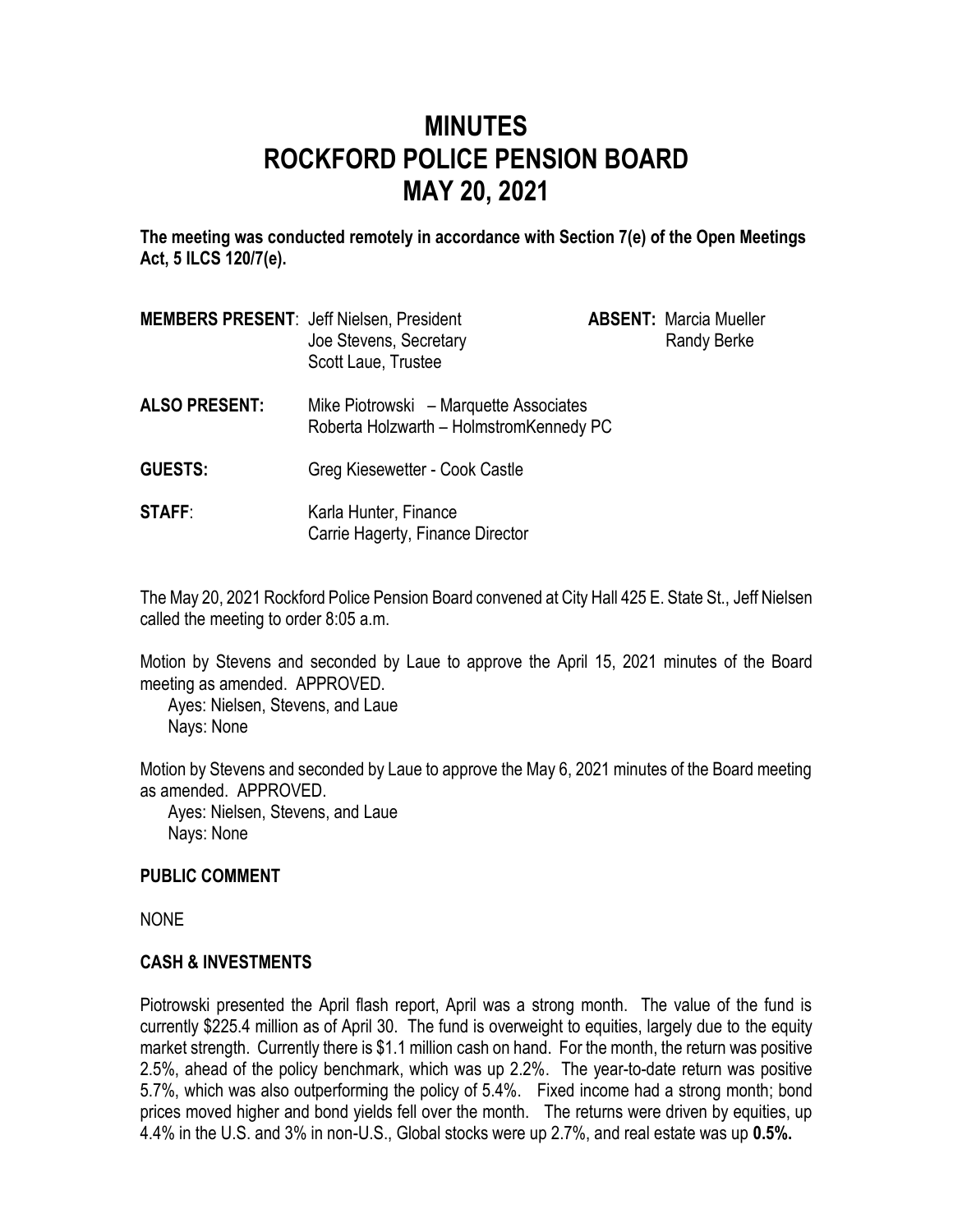Piotrowski reviewed the manager performance. The ranges for the composite**s asset allocation are** plus or minus 5%, **the equity composite is** currently at 36.7%. Piotrowski recommended selling \$700,000 of the Vanguard Institutional Index Fund to raise cash for benefit payments.

Motion by Stevens and seconded by Laue to liquidate the following assets in order to raise cash for benefit payments the portfolio, withdraw \$700,000 from Vanguard Institutional Index Fund. APPROVED.

Ayes: Nielsen, Stevens, and Laue Nays: None

Motion by Stevens and seconded by Laue to approve purchases and sales as attached to the agenda. APPROVED.

Ayes: Nielsen, Stevens, and Laue Nays: None

### **ATTORNEY'S REPORT**

Attorney Holzwarth stated that she had no action items for the board today. She suggested the police pension board follow what the City is doing in regards to in person meetings. A quote will be available in June for the fiduciary liability insurance, along with other action items. The annual medical exams are in process.

Attorney Holzwarth introduced Greg Kiesewetter, Cook Castle. Mr. Kieswetter stated he had been placing Article 3 and 4 pension funds since 2009. He has many years of experience prior to that placing fiduciary policies for multi-employer plans. The underwriter has sent the renewal solicitation and mentioned that they are reducing capacity, which means they could provide a lesser limit amount of coverage for the renewal. Contingent plans have been made, so that a plan could be presented that includes an aggregate \$5 million coverage. Many insurance companies have increased their reserves due to the pandemic. There are two other coverages that will be introduced at the June meeting is cyber and fidelity coverage. Director Hagerty stated that both the police and fire pension boards have been added to the City's cyber policy at no additional cost.

#### **OLD BUSINESS**

Nielsen asked if there was any news on the pension consolidation. Piotrowski commented that a request for proposals had been issued for custodial services and a general investment consultant was retained.

#### **CITY BILLS**

Motion by **Stevens** and seconded by **Laue** to approve April postage charges of \$72.45. APPROVED.

Ayes: Nielsen, Stevens, and Laue Nays: None

Motion by **Stevens** and seconded by **Laue** to approve May City Services of \$7,385.00. APPROVED. Ayes: Nielsen, Stevens, and Laue Nays: None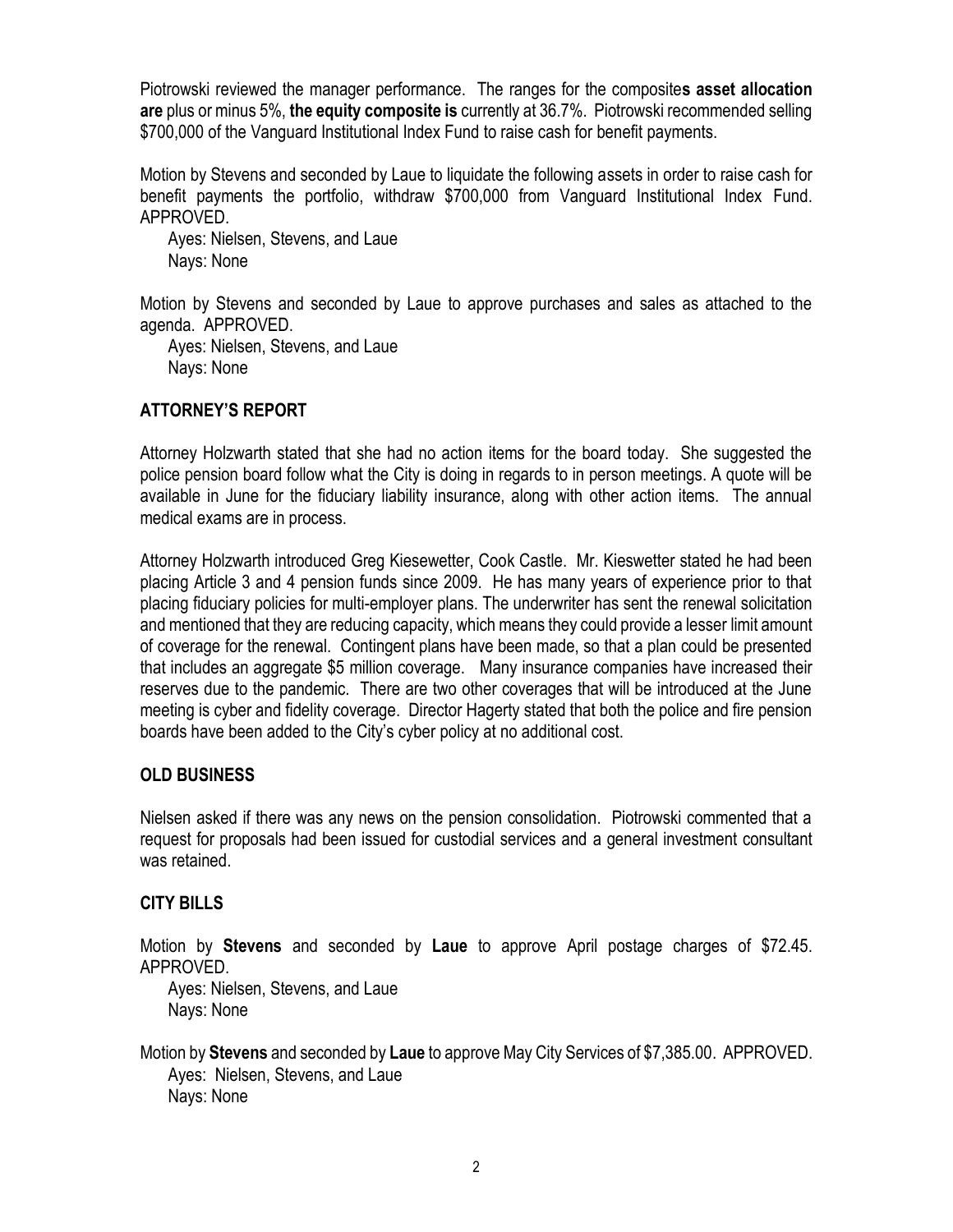Motion by Stevens and seconded by Laue to approve the April bill from HolmstromKennedyPC for general matters in the amount of \$2,520.00. APPROVED.

Ayes: Nielsen, Stevens, and Laue Nays: None

Motion by **Stevens** and seconded by **Laue** to approve the April bill from HolmstromKennedyPC for Annual Medical Reviews in the amount of \$495.00. APPROVED.

Ayes: Nielsen, Stevens, and Laue Nays: None

Motion by Stevens and seconded by Laue to approve the payment to Illinois Government Finance Officers Association (IGFOA) for 2021 Pension Institute Webinar Series in the amount of \$50.00. APPROVED.

Ayes: Nielsen, Stevens, and Laue Nays: None

Motion by Stevens and seconded by Laue to approve the payment to Illinois Department of Insurance for the compliance fee in the amount of \$8,000.00. APPROVED.

Ayes: Nielsen, Stevens, and Laue Nays: None

Motion by Stevens and seconded by Laue to table the payment to NIU (IPPFA Online 4-Hour Transition Training) for Jeff Nielsen - \$125.00, Marcia Mueller - \$125.00 and Scott Laue - \$125.00. TABLED.

Ayes: Nielsen, Stevens, and Laue Nays: None

#### **NEW BUSINESS**

Motion by Stevens and seconded by Laue to approve the service pension application for Jeffery Andrews effective May 5, 2021, a prorated amount of \$4,313.01, full monthly benefit amount of \$4,951.97/\$59,423.65 annually. The Board retains jurisdiction of this matter for purposes of enforcing the Pension Code. APPROVED.

Ayes: Nielsen, Stevens, and Laue Nays: None

Motion by Stevens and seconded by Laue to approve the deferred turned 50 service pension application for Jason Cebuhar effective May 14, 2021, a prorated amount of \$2,352.03, full monthly benefit amount of \$4,050.71/\$48,608.54 annually. The Board retains jurisdiction of this matter for purposes of enforcing the Pension Code. APPROVED.

Ayes: Nielsen, Stevens, and Laue Nays: None

Motion by Stevens and seconded by Laue to approve the service pension application for Joseph Danforth effective May 13, 2021, a prorated amount of \$3,210.28, full monthly benefit amount of \$5,237.83/\$62,854.00 annually. The Board retains jurisdiction of this matter for purposes of enforcing the Pension Code. APPROVED.

Ayes: Nielsen, Stevens, and Laue Nays: None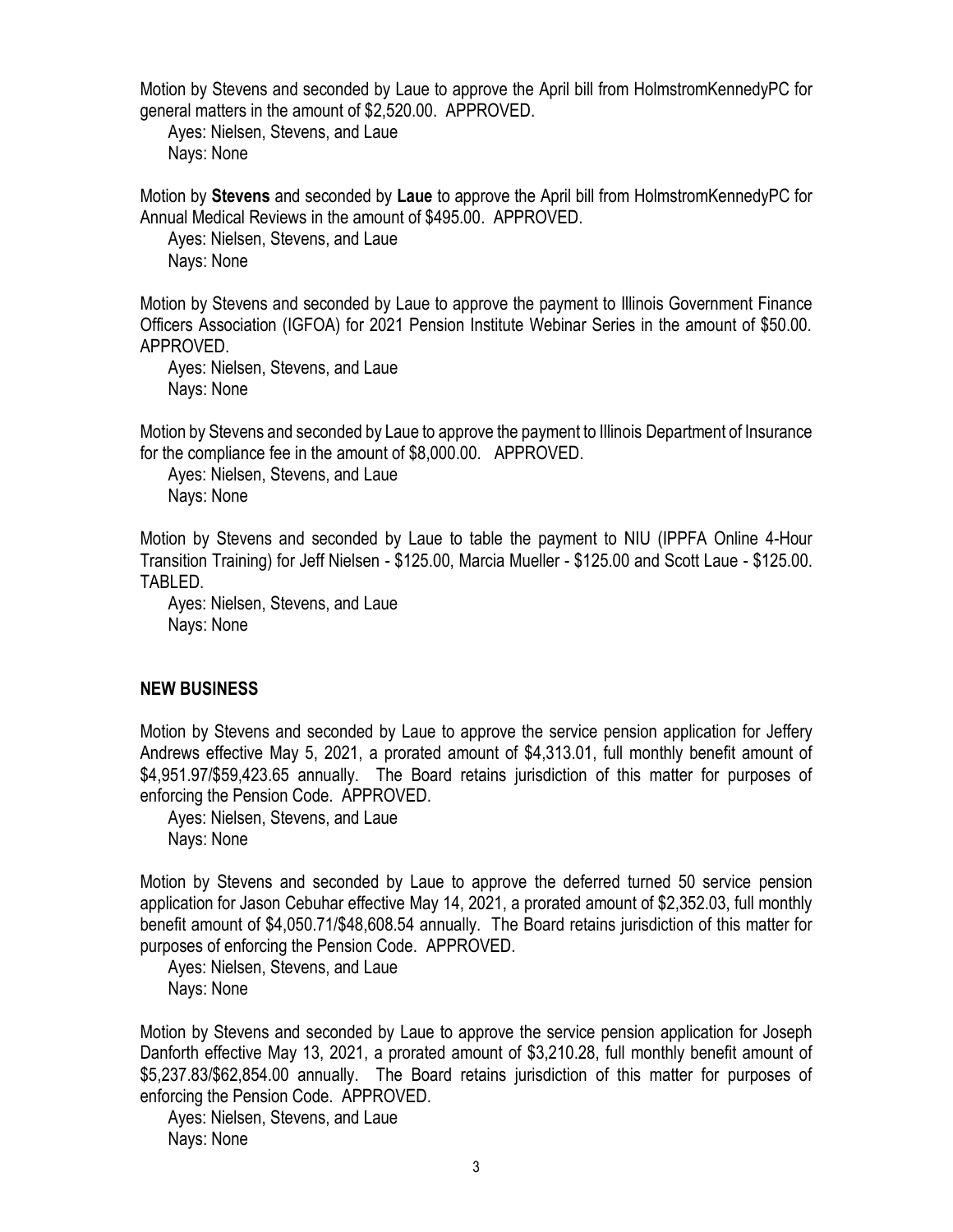Motion by Stevens and seconded by Laue to approve the service pension application for Donald Dulgar effective May 8, 2021, a prorated amount of \$3,789.24, full monthly benefit amount of \$4,894.44/\$58,733.22 annually. The Board retains jurisdiction of this matter for purposes of enforcing the Pension Code. APPROVED.

Ayes: Nielsen, Stevens, and Laue Nays: None

Motion by Stevens and seconded by Laue to approve the service pension application for Brad Larson effective May 4, 2021, a prorated amount of \$4,472.75, full monthly benefit amount of \$4,951.97/\$59,423.65 annually. The Board retains jurisdiction of this matter for purposes of enforcing the Pension Code. APPROVED.

Ayes: Nielsen, Stevens, and Laue Nays: None

Motion by Stevens and seconded by Laue to approve the first increase for John Pozzi effective May 1, 2021, a prorated amount of \$325.99, full monthly benefit amount of \$9,019.09/\$108,229.08 annually. The Board retains jurisdiction of this matter for purposes of enforcing the Pension Code. APPROVED.

Ayes: Nielsen, Stevens, and Laue Nays: None

Motion by Stevens and seconded by Laue to approve the first increase for Michael Triplett effective May 1, 2021, a prorated amount of \$671.31, full monthly benefit amount of \$5,146.71/\$61,760.52 annually. The Board retains jurisdiction of this matter for purposes of enforcing the Pension Code. APPROVED.

Ayes: Nielsen, Stevens, and Laue Nays: None

The non-union retirees listed below retired prior to the COLA increases going into effect.

Motion by Stevens and seconded by Laue to approve the retro and increase adjustment for Harold Combs as follows:

|                                | <b>2020 Rate</b> | <b>2021 Rate</b> | <b>Difference</b> |
|--------------------------------|------------------|------------------|-------------------|
| March - initial prorated month | 4.974.59         | 5.074.51         | 99.92             |
| April                          | 6.704.88         | 6,839.56         | 134.68            |
|                                |                  |                  | 234.60            |

The Board retains jurisdiction of this matter for purposes of enforcing the Pension Code. APPROVED.

Ayes: Nielsen, Stevens, and Laue Nays: None

Motion by Stevens and seconded by Laue to approve the retro and increase adjustment for John Hoeksema as follows:

|                                   | <b>2020 Rate</b> | <b>2021 Rate</b> | <b>Difference</b> |
|-----------------------------------|------------------|------------------|-------------------|
| February - initial prorated month | 7.098.64         | 7.268.27         | 169.63            |
| March                             | 7.361.55         | 7,537.46         | 175.91            |
| April                             | 7.361.55         | 7.537.46         | 175.91            |
|                                   |                  |                  | 521.45            |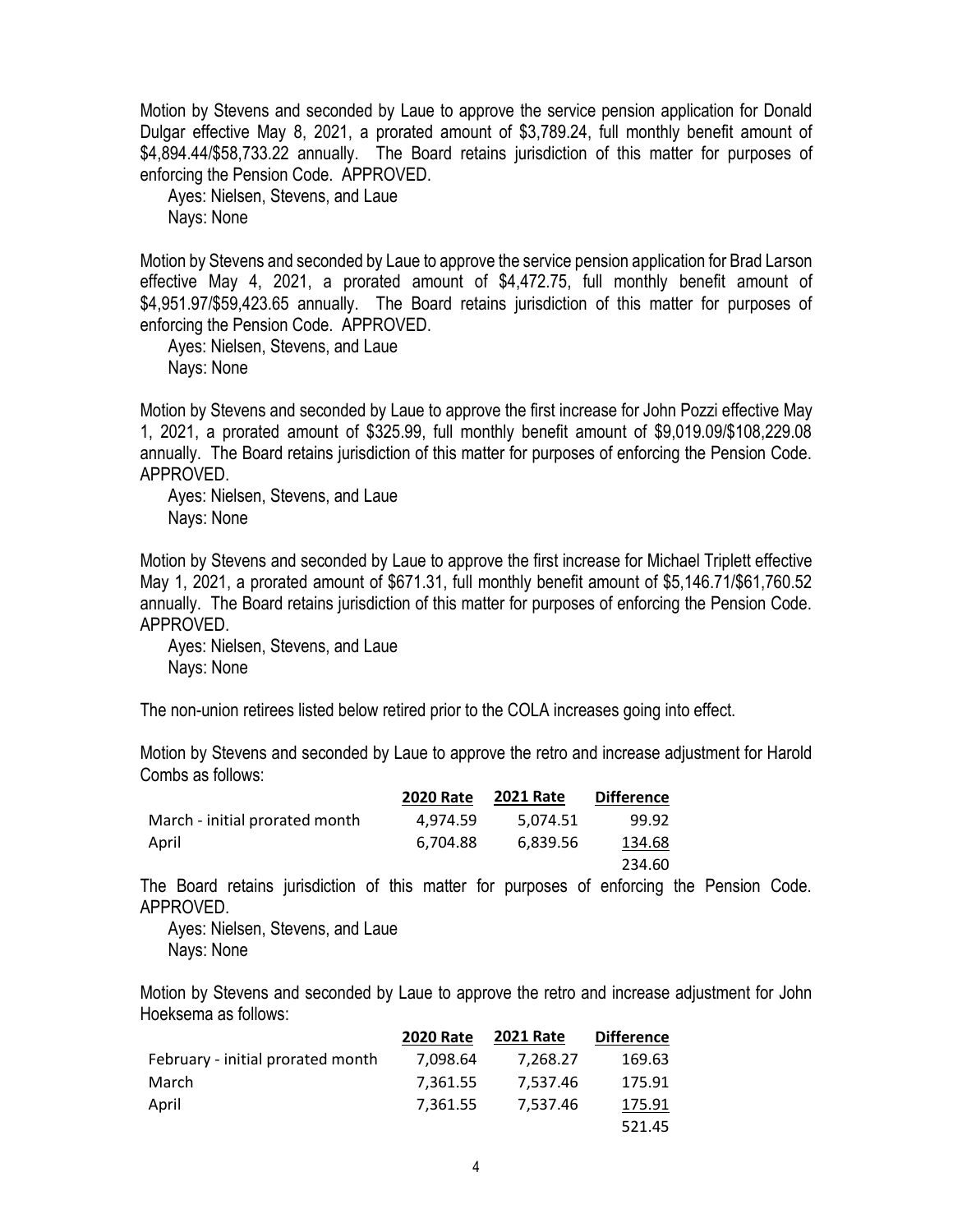The Board retains jurisdiction of this matter for purposes of enforcing the Pension Code. APPROVED.

Ayes: Nielsen, Stevens, and Laue Nays: None

Motion by Stevens and seconded by Laue to approve the retro and increase adjustment for Kevin Ogden as follows:

|                                | <b>2020 Rate</b> | <b>2021 Rate</b> | <b>Difference</b> |
|--------------------------------|------------------|------------------|-------------------|
| March - initial prorated month | 8.247.87         | 8.412.68         | 164.81            |
| April                          | 8.522.80         | 8.693.10         | 170.30            |
|                                |                  |                  | 335.11            |

The Board retains jurisdiction of this matter for purposes of enforcing the Pension Code. APPROVED.

Ayes: Nielsen, Stevens, and Laue Nays: None

Motion by Stevens and seconded by Laue to approve the retro and increase adjustment for Douglas Pann as follows:

|                                | <b>2020 Rate</b> | <b>2021 Rate</b> | <b>Difference</b> |
|--------------------------------|------------------|------------------|-------------------|
| March - initial prorated month | 4.032.34         | 4.113.12         | 80.78             |
| April                          | 7.812.65         | 7.969.17         | 156.52            |
|                                |                  |                  | 237.30            |

The Board retains jurisdiction of this matter for purposes of enforcing the Pension Code. APPROVED.

Ayes: Nielsen, Stevens, and Laue Nays: None

Hunter explained that the notary requirement was waived last year and asked if that should be continued this year. Also, Maurice Pruitt is currently out of the country and would like his affidavit emailed if possible.

Attorney Holzwarth recommended including the notary requirement on the affidavits that will be mailed this year.

Motion by Stevens and seconded by Laue to approve waiving the notary requirement for the annual affidavit for 2021 and emailing the form to Maurice Pruitt due to him living out of the country. APPROVED.

Ayes: Nielsen, Stevens, and Laue Nays: None

## **PAYROLL**

Motion by Stevens and seconded by Laue to approve the May estimated payroll in the amount of \$1,789,491.51. The Board retains jurisdiction of this matter for purposes of enforcing the Pension Code. APPROVED.

Ayes: Nielsen, Stevens, and Laue Nays: None